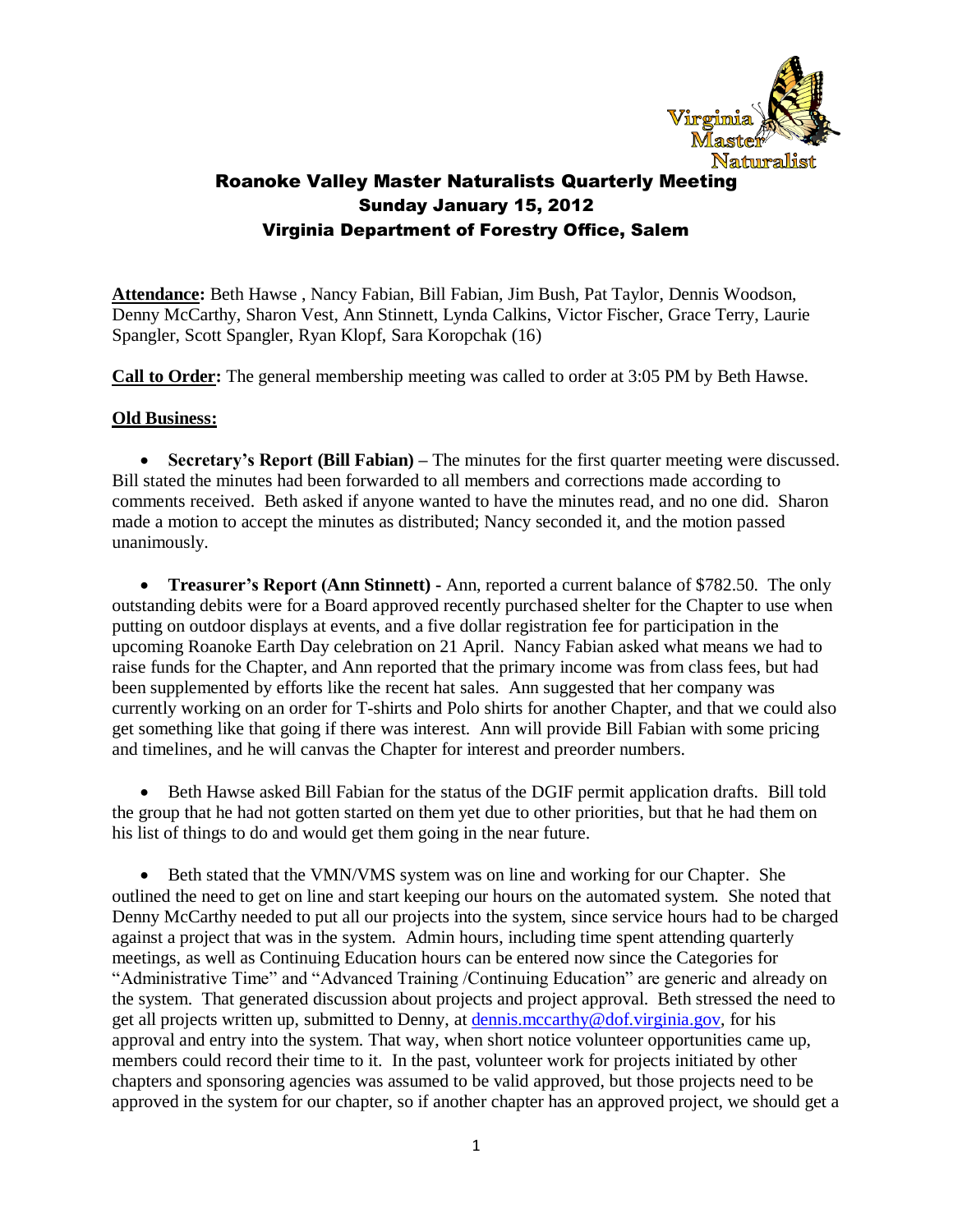

copy of the write up an get it modified for our chapter, submitted to Denny for approval, so he could put it into the system for our members to charge their volunteer hours to.

 We discussed the status of nametags which the Chapter had agreed to buy for newly certified members, and the status of everyone's contact information on the membership list spreadsheet. Denny agreed to send a list of those who needed nametags ordered to Ann Stinnett, who would take action on the purchase.

#### **New Business:**

 Nancy Fabian announced that the Board had approved purchase of a booth space at the Roanoke Earth Day Celebration on Grandin Street on the 21<sup>st</sup> of April. The purpose of our booth was to raise awareness of the Roanoke Valley Master Naturalist Chapter and provide information to potential recruits for the 2012 class in September. The board had also approved the purchase of a shelter for this and other events. Beth described the shelter to the group and Bill Fabian gave an update on its expected arrival date. (Author's Note: The shelter was received on 17 April). Nancy asked for any pictures that would aid in making an attractive display board that members might have. Ann Stinnett said she had some good ones of Girls Scouts and trees, as well as some good microinvertebrate session pictures. Nancy agreed to download pictures from the web site. There was also discussion of members taking more pictures for use at these events including hosts getting pictures of some of the excellent instructors our Chapter has been fortunate enough to bring in to the basic training classes. This would be an attractive aspect to recruit new members if they understood that they would get good quality instruction in the classroom.

 This led to discussion of the State wide Virginia Master Naturalist photo contest that Beth had previously announced to the members through e-mail. She passed around the announcement for everyone to look at, and Bill Fabian summarized the gist of the contest. Each Chapter would be allowed to submit two photos to the contest and the winning Chapter's photos would be on display in Richmond for the year. One photo should be of fauna, and the other of flora.

 Lynda Calkins led discussion on the fall class planning, requesting that all who were interested in helping to get the curriculum planned needed to volunteer soon so the committee could meet and get assignments made for securing instructors, dates and hosts. Beth Hawse brought up that those who had missed required classes from their basic course for last year could make up those classes by volunteering to host that bloc of instruction in the new class, thereby getting volunteer hours and class requirements satisfied at the same time.

• Beth Hawse opened discussion on getting together an election committee for nominating candidates for the biannual election of Chapter officers. She stated that officers were elected for a two year term, and limited to two consecutive terms in the same office. For our Chapter, the first two year term will be coming to an end this year. Beth, as the only "past" president of the chapter, was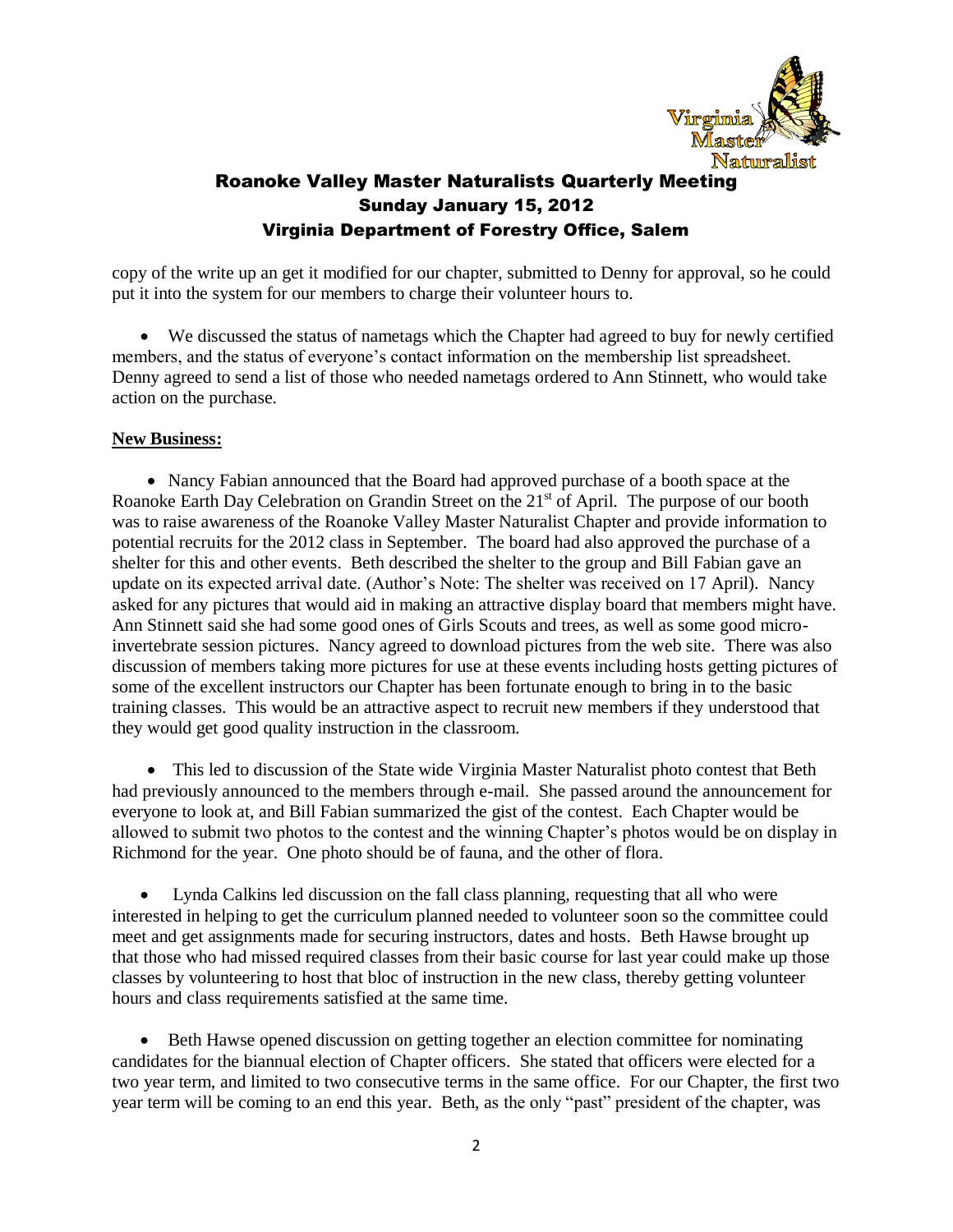

nominated to serve as the committee chair, and she needed two other committee members. Laurie Spangler, and Dennis Woodson volunteered and were approved by the board at the meeting.

• Ryan Klopf from the Virginia Division of Conservation and Recreation (DCR) introduced his role in DCR in maintaining Natural Area Preserves (NAP), and discussed his desire to define volunteer opportunities in preserves in our area. He specifically mentioned efforts needed for resampling vegetation plots on Poor Mountain for studies related to Pirate Bush regeneration, i.e. whether it would do better in prairie versus woodland communities, and if fire might play a role in its reseeding lifecycle. Measurements and correlations would be needed for that study as well. He also said Grassy Hill NAP was planned to have trails going in, and signage would be needed for Peddler Hill later when they completed access roads.

• Bill Fabian asked if our Chapter would like to set up an event for the Virginia Invasive Plant Removal Day scheduled for May  $5<sup>th</sup>$ , 2012. Beth asked Ryan Klopf of DCF if he knew of any events or opportunities that they had planned or needed to get help on. Ryan said that the only invasives they currently had pending were Garlic Mustard and Tree of Heaven, but that if we waited until May 5<sup>th</sup> it might be too late for the Garlic mustard since it started to bloom early this spring. The Tree of Heaven required use of a commercial grade herbicide, and would need someone certified in its use. After group discussion we determined that a Garlic mustard pulling event could be scheduled for Sunday the  $22<sup>nd</sup>$  of April instead of May 5th. Sharon Vest agreed to take the lead for the Chapter and get an e-mail out to the membership.

 Beth Hawse opened discussion on the annual picnic in conjunction with the next quarterly meeting scheduled for July 15<sup>th</sup>. Although last year's picnic and quarterly meeting were held at Douthat State Park, Beth no longer worked there, and asked about alternative locations. Nancy Fabian volunteered the Fabian property, 134 Yarrow Lane, Fincastle, Virginia, 24090, since there was plenty of outside space available, and plenty of indoor space as well should the weather be inclement. After discussion, Bill Fabian motioned to have a pot luck picnic after the meeting, and the Chapter would provide pre-cooked chicken from Kroger which had turned out well last year. Lynda Calkins seconded the motion which passed unanimously, and Lynda volunteered to pick up the chicken at the Daleville store. Nancy Fabian volunteered to organize and coordinate the pot luck contributions, so we wouldn't end up with too much of one type dish and not enough of others.

• Ryan Knopf brought up an idea for a project that could also be used as a fund raising event for the Chapter. He volunteered to coordinate a metal collection event at the Grassy Hill NAP in Franklin County off of Thimble Lane in Rocky Mount. In addition to cleaning up the environment, he collected metal could be sold to the scrap yard to add funds to the Chapter treasury.

#### **Subcommittee Reports:**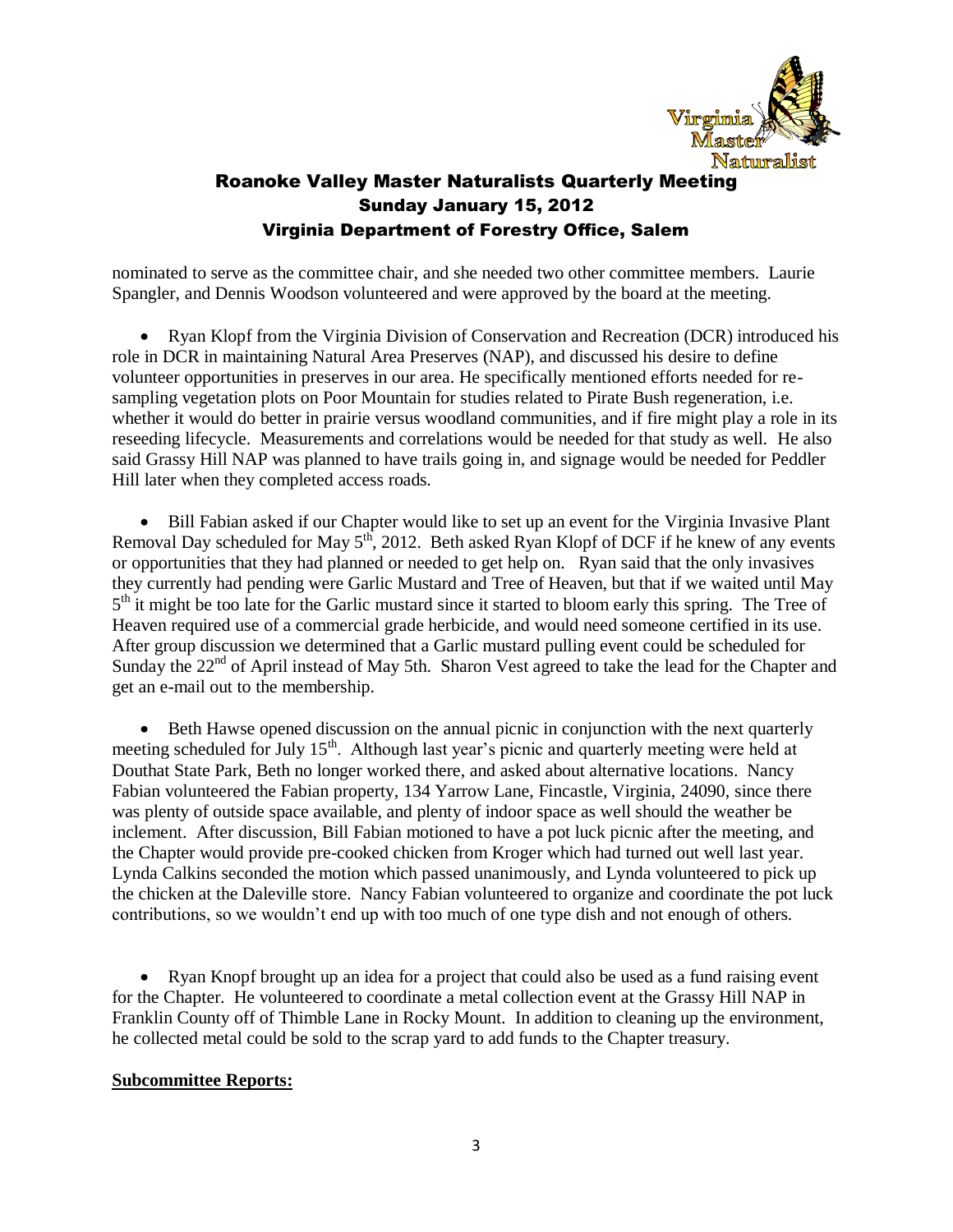

 **Executive Committee Report (Beth Hawse) –** Beth Hawse restated that the executive committee discussion centered around the purchase of the tent and weights, and the clarifications she had received from Michelle Prysby about use of the VMS/VMN system that were discussed previously in the meeting.

 **Membership/Marketing Committee Report (Christina Koomen)-** Christina was not present, but Nancy Fabian reported that she had discussed plans for the Earth Day event with Kristina, and that she would send e-mail to the membership for volunteers to man the booth in two hour blocks.

 **Curriculum Committee Report (Lynda Calkins)** Linda reported that it was time to start having committee meetings in order to allocate tasks for getting the curriculum set and securing commitments from instructors and class hosts for the Basic class beginning in September. She stated that volunteers to help with the committee should contact her at  $lcal{123@gmail.com}$ . Bill Fabian and Ann Stinnett are currently participating on this committee.

**• Advanced Training/Project committee report (Fred Walters).** Fred was unable to attend the meeting, but an opportunity for advanced training, and some project work was discussed.

 $\triangleright$  Beth brought up the opportunity for Advanced Habitat Facilitator training given by Carol Heiser of DGIF, which she had previously forwarded to the membership. Several of our members had attended similar training last year, but Carol had indicated that, although that training was not a pre-requisite for the current course, that the current course would supplement that training and was designed specifically for Virginia master naturalists. The class is scheduled for May  $1<sup>st</sup>$  in Fredericksburg, VA, from 9:30 – 4:00. Registration deadline is April  $20<sup>th</sup>$ , 2012, and the registration form and instructions are attached.

 $\triangleright$  Jim Bush asked if we had planned a half work day at the Icimani Girl Scout Camp. He stated that there were still tree signs to be put up and other possible work. Lynda said that she would follow up and notify the group of volunteer opportunities for that project.

 $\triangleright$  Dennis Woodson mentioned that he had attended the latest meeting of the Tri-County Wildlife and Forestry Association. He stated that there may be opportunities for projects associated with that group. More information on the group can be found by registering at [www.tricountyva.org.](http://www.tricountyva.org/)

### **Remaining Meeting dates for 2012 (third Sunday of listed month):**

Generally, the Executive committee meets at 2:30 and general membership meeting is at 3 PM.